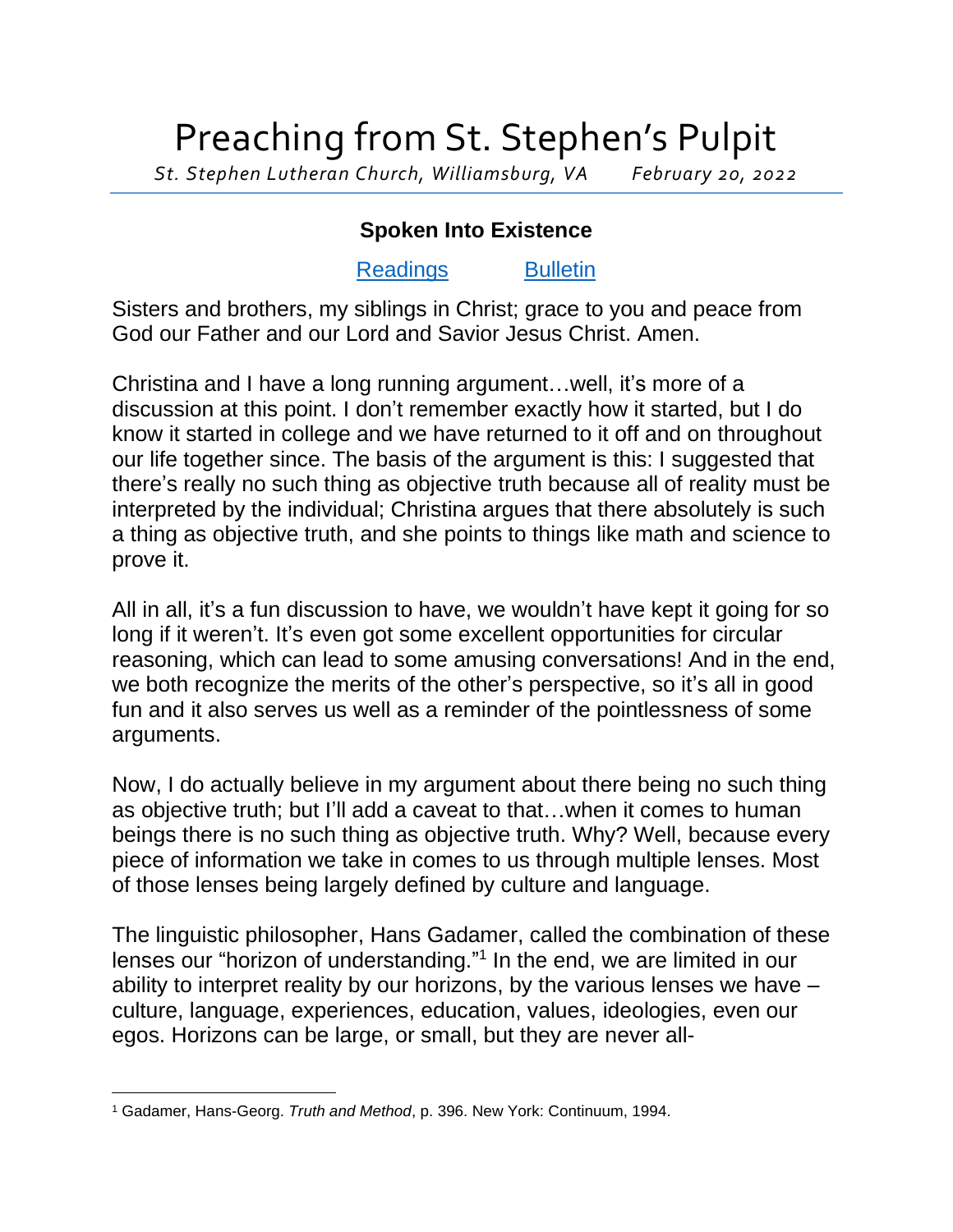encompassing. There is always something for us to miss or filter out because we don't know what to make of it.

If nothing else, I hope you can take away from this the utter importance of understanding our lenses, or our horizon of understanding, if that phrase works better for you. It is important to understand this because how we interpret the world around us greatly affects how we operate within the world. It affects how we treat the people around us, it even affects how we view ourselves and our relationship to the world. There is, perhaps, no greater understanding that we can seek than to understand how the way we think impacts our experience of reality (hence my argument against objective truth, at least when it comes to the human ability to see it).

This self-understanding is key if we truly want to live out the Way of Jesus Christ. There are a variety of reasons for this, not the least of which is that self-understanding tends to lead to greater compassion towards others. But the reason I want to lift up today is the reason Christ gives in Luke's Gospel. Followers of the Way of Christ are to be people of blessing. And to be people of blessing we have to start with some level of self-awareness and self-understanding because the act of blessing someone requires authenticity and humility.

The word "blessing" in the Greek is a construct of two smaller Greek words, "εὐ" and "λογέω" which mean "good" and "word" respectively. So, to bless someone is to literally speak good words onto them, or to "confer benefit"<sup>2</sup> as my concordance defines it. The very act of blessing starts with our ability to desire good for the person we are blessing. We have to earnestly want what we are saying to someone else. Now, consider who Jesus is asking his followers to bless in this portion of the sermon: your enemies.

Now we begin to see how utterly radical this teaching is. In order to live out my faith, in order to walk the Way of Christ, not only am I to love my enemies and do good to those who hate me; but I am to earnestly desire good for them. I can't just play act at civility with my enemies, I must really mean it. And it goes to follow that if I am to earnestly desire good for someone, I should act in such a way that I will contribute to the goodness they receive. Actions flow from words and words inspire our actions.

<sup>2</sup> Strong, J. *Strong's exhaustive concordance of the Bible,* #2127. Hendrickson Publishers, 2009.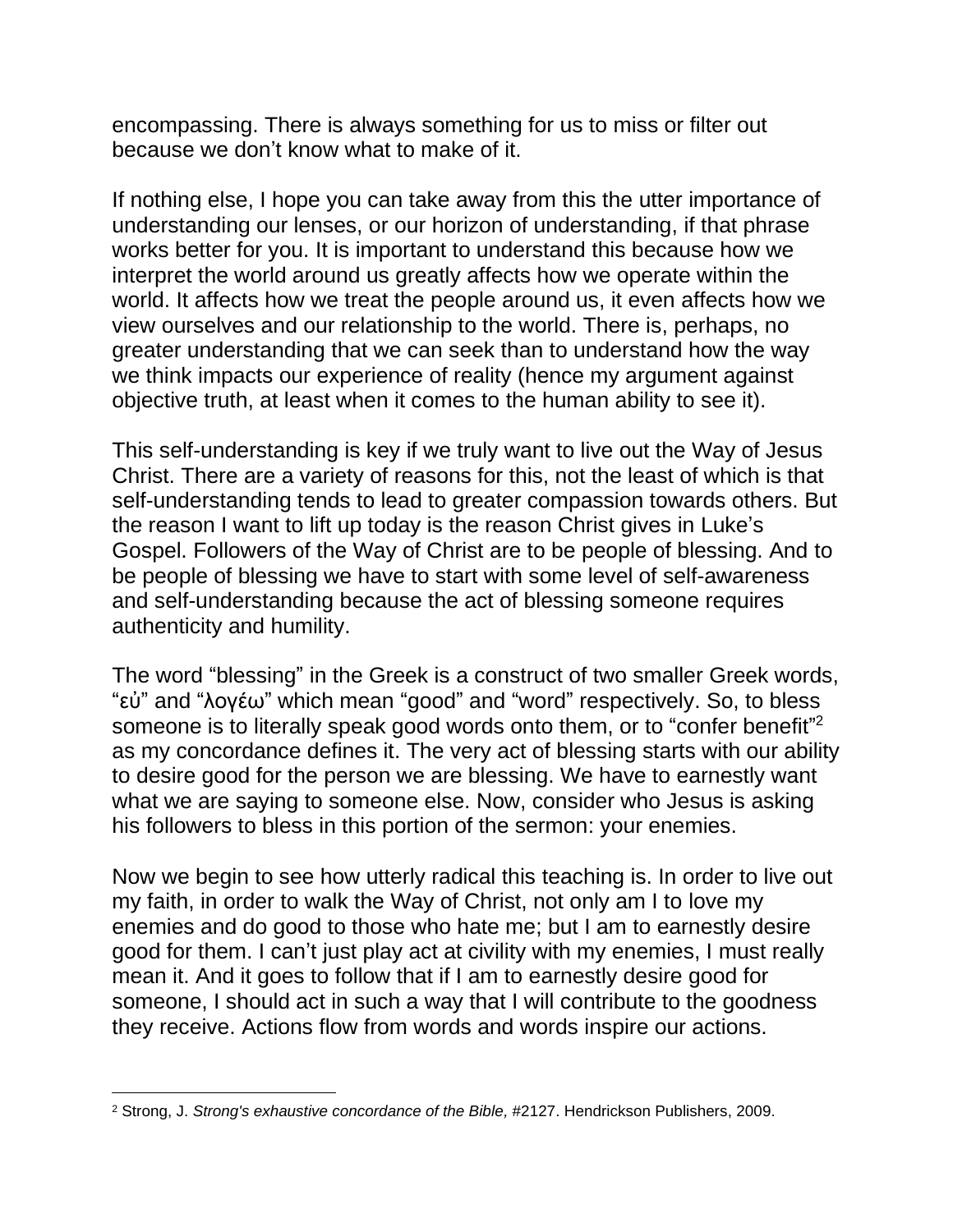This teaching absolutely makes sense if our goal is a kingdom where all are known, accepted, and loved, a kingdom where peace, justice, and mercy rule over any other concerns. But in the world of our reality, this teaching seems very foreign. Our reality teaches (and has taught since long before Christ) that we should destroy our enemies, or at the very least, make them uncomfortable and ashamed. Our reality teaches that personal freedom is of vastly greater importance than the common good. And what greater personal freedom is there than my freedom to be mean to others? We see stories all the time of people harassing store clerks or restaurant servers. That is the opposite of blessing.

As I pointed out last week, our reality is severely broken. Our systems are broken, and we have allowed our lenses, our horizons, to define us to the point where we are no longer even interested in other perspectives, let alone in earnestly speaking good on others, or truly blessing them. This is yet another way that the Gospel is truly good news, but also countercultural news. The Way of Christ is very foreign to our world. And our world **hates** it. So, to walk it can be a dangerous undertaking, it will make us enemies of the world itself, along with all of the powers and principalities that rule it currently. But hang on a second, I seem to recall a recent teaching by Christ about what to do with enemies…

We will continue to share the words and actions of blessing communally here at St. Stephen, at least as long as I am pastor here. We have been blessed to be a blessing. But being a blessing, speaking good onto others and the world, is something we're not that practiced at, so we need to keep practicing it. We need to approach blessing others and world from a place of deep authenticity and earnestness. As we say those words of blessing, we are called to picture exactly whom we wish would not receive them, and try to speak good onto even them, truly desire good to happen to them, and allow that desire to influence how we treat them, even think of them.

In a very meaningful way, blessing others is an act of humility. It involves setting aside our opinion of someone in favor of an earnest desire for good for them. I wonder what the world would look like if more people were to follow this Way of Christ. What new reality might we help create if we routinely and earnestly spoke good on the people and world around us? Perhaps we might even speak the Kingdom of God into reality, into coming that much sooner. We can only hope!